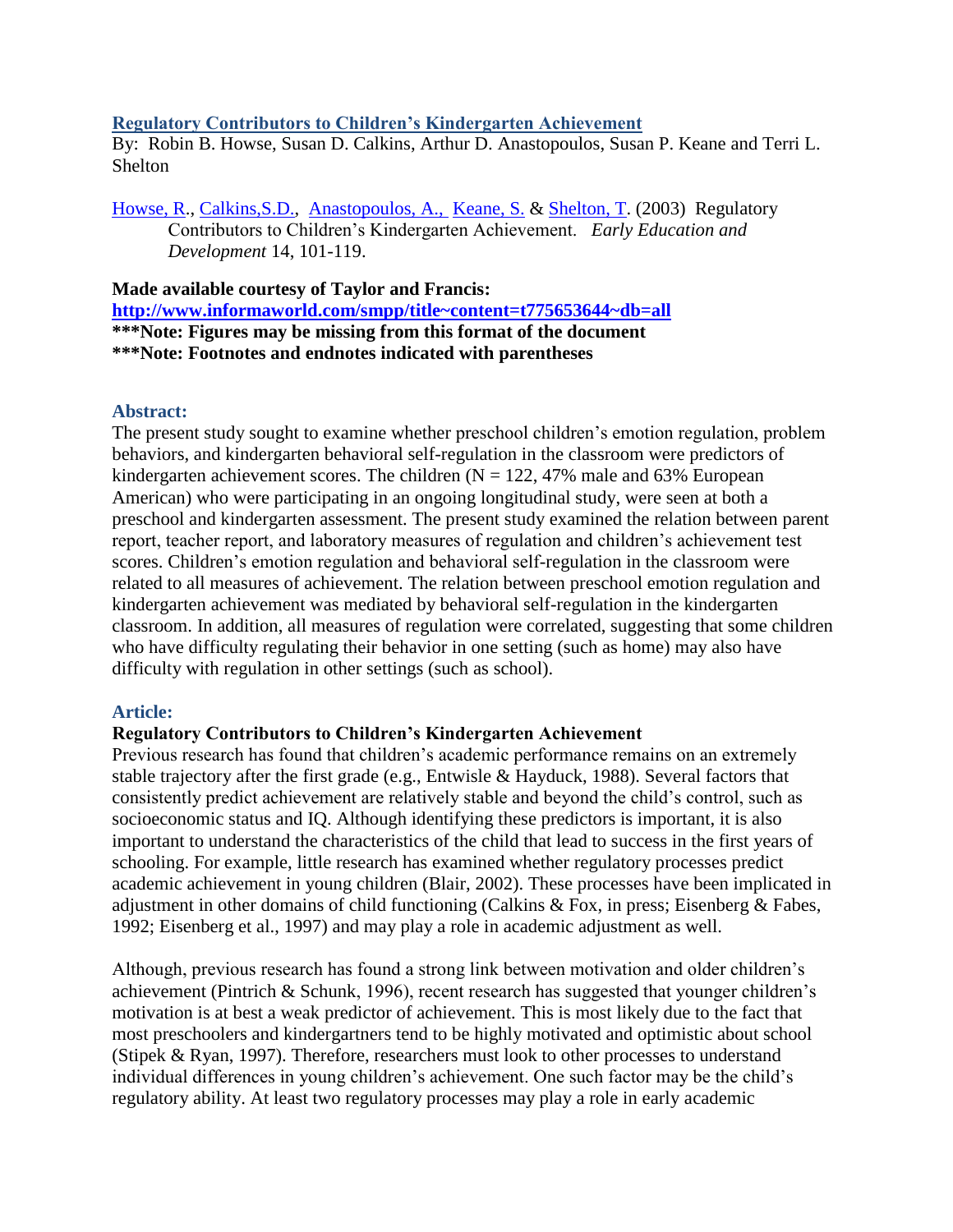achievement: emotion regulation and behavioral self-regulation. Regulatory processes have recently been postulated to play a role in multiple dimensions of child functioning (Calkins & Fox, in press), but little has been done to examine these processes as they relate to young children's academic performance.

#### *Behavioral self-regulation as a predictor of achievement*

Although a large body of research has examined predictors of older children's achievement, only recently have researchers begun to examine the relation between behavioral self-regulation and academic achievement (Bronson, 2000). Paris and Newman (1990) define self-regulation as involving planfulness, control, reflection, competence, and independence. Self-regulation has also been defined as self-directedness and performance-control before, during, and after a task activity (Zimmerman, 1998). Borkowski and Thorpe (1994) have argued that underachievers are not self-regulated; specifically, they are not as skilled at using strategies and being planful and reflective to achieve intended outcomes, and therefore show poorer scholastic mastery behaviors and lower levels of achievement.

Much of the research on behavioral self-regulation as a predictor of achievement has focused on the self-regulatory strategies of secondary and college students (Schunk & Zimmerman, 1994). For these students, behavioral self-regulation involves goal setting, planning, self-monitoring, and asking for help when needed (Meichenbaum, 1984; Pressley, Woloshyn, Lysynchuk, Martin, Wood, & Willoughby, 1990; Zimmerman & Schunk, 1989). Although behavioral self-regulation is clearly related to achievement in older school-age children, only a few studies have examined its role in early academic success (Martin, Drew, Gaddis, & Moseley, 1988; Normandeau & Guay, 1998; Schoen & Nagle, 1994). Martin and colleagues found that several aspects of behavioral self-regulation including approach/ withdrawal, distractibility, and persistence were related to early elementary school children's achievement scores. Additionally, Howse, Lange, Farran, and Boyles (in press) found that both teacher ratings of children's behavioral selfregulation and children's performance on a behavioral self-regulation task predicted the achievement test scores of economically disadvantaged young elementary school students. Children's behavioral self-regulation also predicted their gains in achievement test scores from kindergarten to first grade and from second to third grade.

Results from these few studies suggest that the role behavioral self-regulation plays in young children's academic success needs to be explored further. Because Entwisle and colleagues have found that achievement trajectories are often very stable by first grade (e.g., Entwisle & Hayduk, 1988), it is imperative that we gain a greater understanding of the relation between behavioral self-regulation and academic achievement in the first years of school. The first goal of the present study was to examine whether teacher ratings of children's behavioral self-regulation were related to children's kindergarten achievement scores.

#### *Emotion regulation as a predictor of achievement*

It is possible that in addition to behavioral self-regulation in the classroom, emotion regulation may also be related to academic achievement. Kuhl and Kraska (1993) argue that children's school performance is influenced not only by behavioral self-regulation, but also by other areas of control or regulation, including emotion regulation. Emotion regulation refers to efforts on the part of the individual to manage, modulate, inhibit, and enhance emotions (Cicchetti, Ganiban, & Barnett, 1991; Kopp, 1982, 1989; Thompson, 1994). Emotion regulation processes have been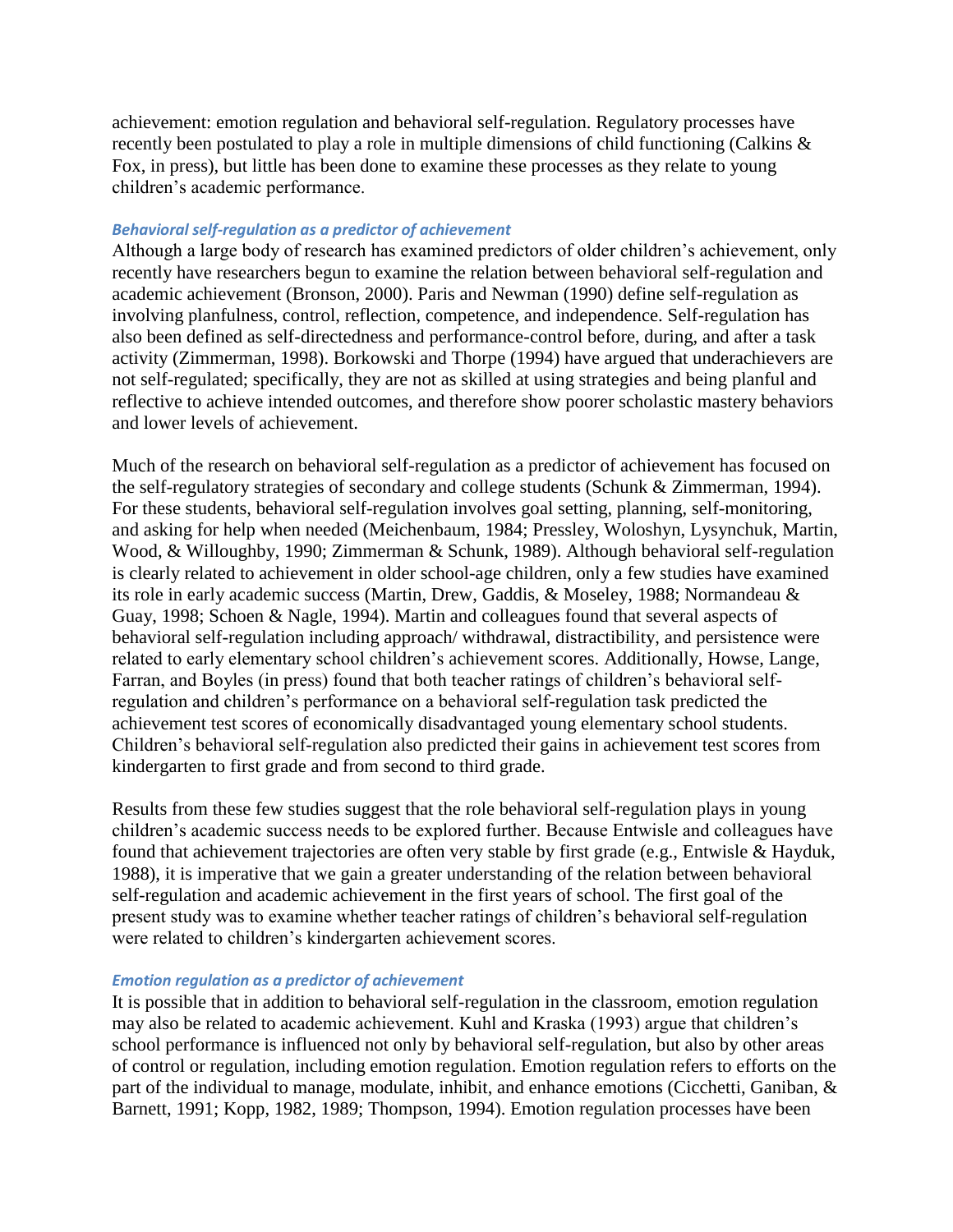found to be related to multiple dimensions of child functioning (Calkins & Fox, in press; Eisenberg & Fabes, 1992; Eisenberg et al., 1997), but a connection between emotion regulation and achievement has not been examined.

The few studies that have examined emotion-achievement relations with young children have explored the link between emotional intensity, not the regulation of emotion and found mixed results (Martin, et al., 1988; Martin, Nagle, & Paget, 1983; Newman, Noel, Chen, & Matsopoulos, 1998; Schoen & Nagle, 1994). Martin et al. (1988) found positive correlations between children's kindergarten emotional intensity and both first-grade reading scores and firstgrade teacher assigned grades. Although results from other studies found correlations between emotional intensity and achievement (Martin et al., 1983; Newman et al., 1998; Schoen & Nagel, 1994), emotional intensity did not account for variance above and beyond other temperament variables, such as persistence, adaptability, and approach/withdrawal. Due to the mixed results from studies examining whether there are connections between children's emotional intensity and their academic achievement, further studies need to be conducted to explore the emotionachievement connection. Because recent research has revealed a connection between emotion regulation and other areas of child functioning (Calkins & Fox, in press; Eisenberg & Fabes, 1992; Eisenberg et al., 1997), it is possible that children's emotion regulation may predict academic achievement as well. Emotion regulation should play a role in academic performance because children who become easily frustrated or angry in the classroom should have difficulty learning. Moreover, children who are skilled at maintaining a positive mood should be more capable of completing difficult school-related tasks (Kuhl and Kraska; 1989). A second goal of the present study was explore whether young children's emotion regulation was related to their academic achievement.

#### *The relation between behavioral self-regulation and emotion regulation*

In addition to differing on the narrowness of the construct, researchers have examined selfregulation in different domains, such as social, emotional, behavioral, physiological and cognitive (see Bronson, 2000 for a review). Researchers have focused on the development of self-regulation in these domains (e.g., Shields & Cicchetti, 1998; Eisenberg et al., 1997; Porges, Doussard-Roosevelt, Portales & Greenspan; 1996; Schunk & Zimmerman, 1994) but have examined those domains separately. It is of interest to explore whether children tend to exhibit a consistent degree of regulation or whether children may be well-regulated in one area (such as emotion), but have difficulty with regulation in another area (such as behavior). Blair (2002) argues that several areas of regulation are interrelated, including, but not limited to, emotional and behavioral regulation. A third goal of the present study was to examine whether emotion regulation and behavioral self-regulation were related in a sample of young children.

## *Behavioral regulation as a mediator of the relation between emotion regulation and achievement*

Developmentally, one might expect emotion regulation processes that emerge during the preschool period to influence children's behavioral regulation in the classroom, and in turn affect children's school performance. Blair (2002) argues that different areas of regulation are interconnected and the development of several areas of self-regulation are affected by emotional maturity. Although there is some evidence of a direct link between emotional intensity and achievement, Martin and colleagues (Martin et al., 1983; Newman et al., 1998; Schoen & Nagle, 1994), found that emotional intensity did not account for variance above and beyond other measures of behavioral regulation, such as activity level, distractibility, and persistence. These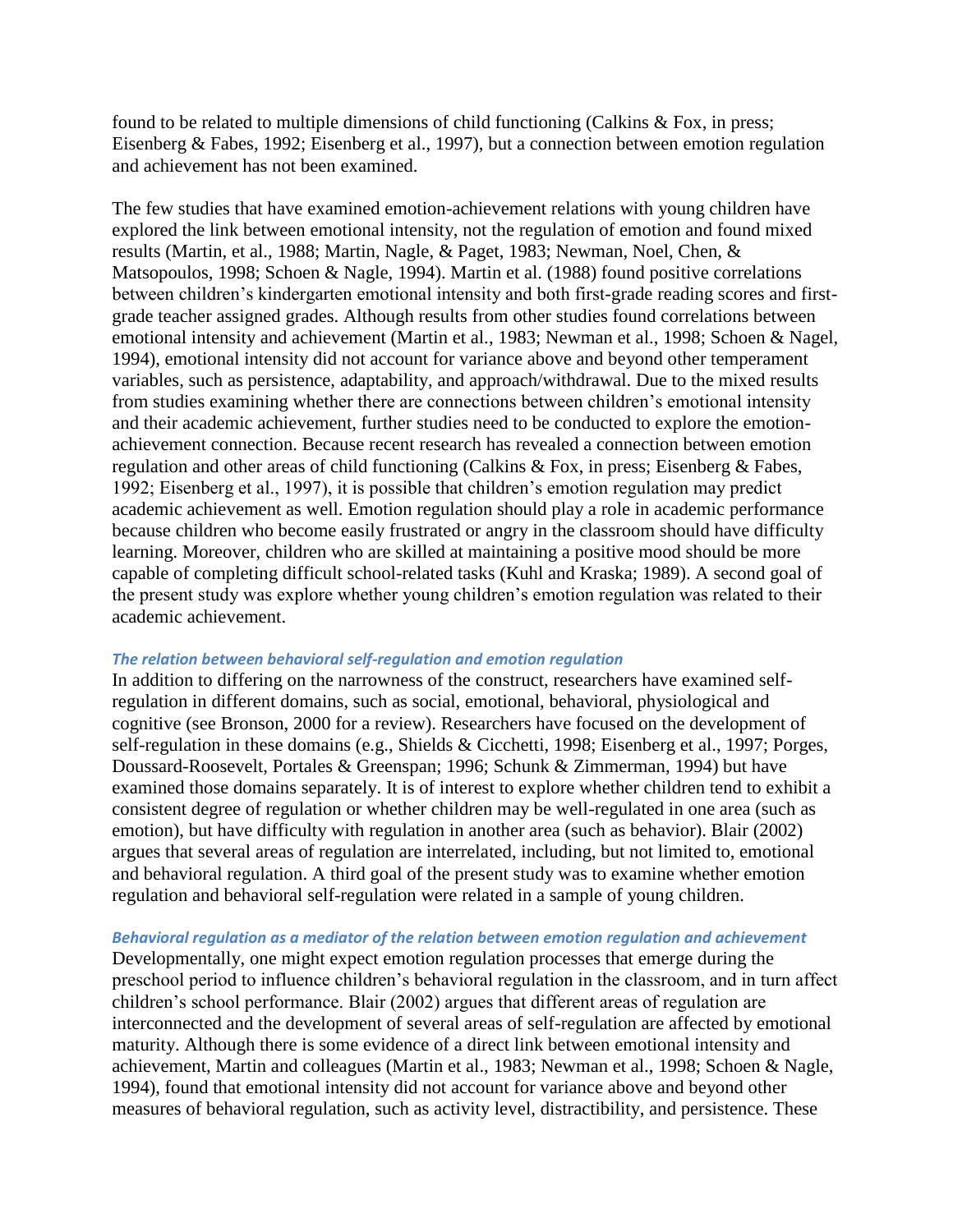results suggest that behavioral self-regulation may mediate the relation between emotion regulation and achievement. Children who are better at maintaining a good mood, or dealing with frustration during the school day, should be more likely to stay on task, finish tasks, be planful, and focus attention on learning, all of which are aspects of behavioral self-regulation. If there is a direct link between children's regulation and achievement, a fourth goal of the present study was to explore whether the relation between children's emotion regulation and their achievement test scores was mediated by their level of, or capacity for, behavioral selfregulation.

# *Hypotheses*

The primary goal of the present study was to test a model of the relations among regulation and achievement in young children (see Figure 1). Several specific questions were addressed in the present study. First, it was hypothesized that emotion regulation and behavioral self- regulation would be positively correlated in the present study based on the argument that different areas of regulation are interrelated, (e.g., Blair, 2002). The second and third questions addressed whether

#### Figure 1.



Model of the relation between regulation and achievement.

behavioral self-regulation and emotion regulation were directly related to kindergarten achievement test scores. Based on prior research, it was hypothesized that children who exhibited higher levels of regulation would also have higher achievement test scores. Because children begin to regulate emotions before they are expected to regulate behavior in a classroom setting, a fourth question addressed whether behavioral self-regulation may mediate the relation between emotion regulation and achievement. It was hypothesized that measures of behavioral self-regulation would serve as a mediator between emotion regulation and achievement test scores. To test for mediation, procedures recommended by Baron and Kenny (1986) were employed. Three regression equations were computed: first, regressing the mediator (behavioral self-regulation; COMPSCALE) onto the independent variable (Emotion Regulation; ER Checklist); second, regressing the dependent variable (achievement; WIAT) on the independent variable (Emotion Regulation; ER Checklist); and third; regressing the dependent variable (achievement; WIAT) on the both independent variable (Emotion Regulation; ER Checklist) and the mediator (behavioral self-regulation; COMPSCALE). In order to establish mediation, the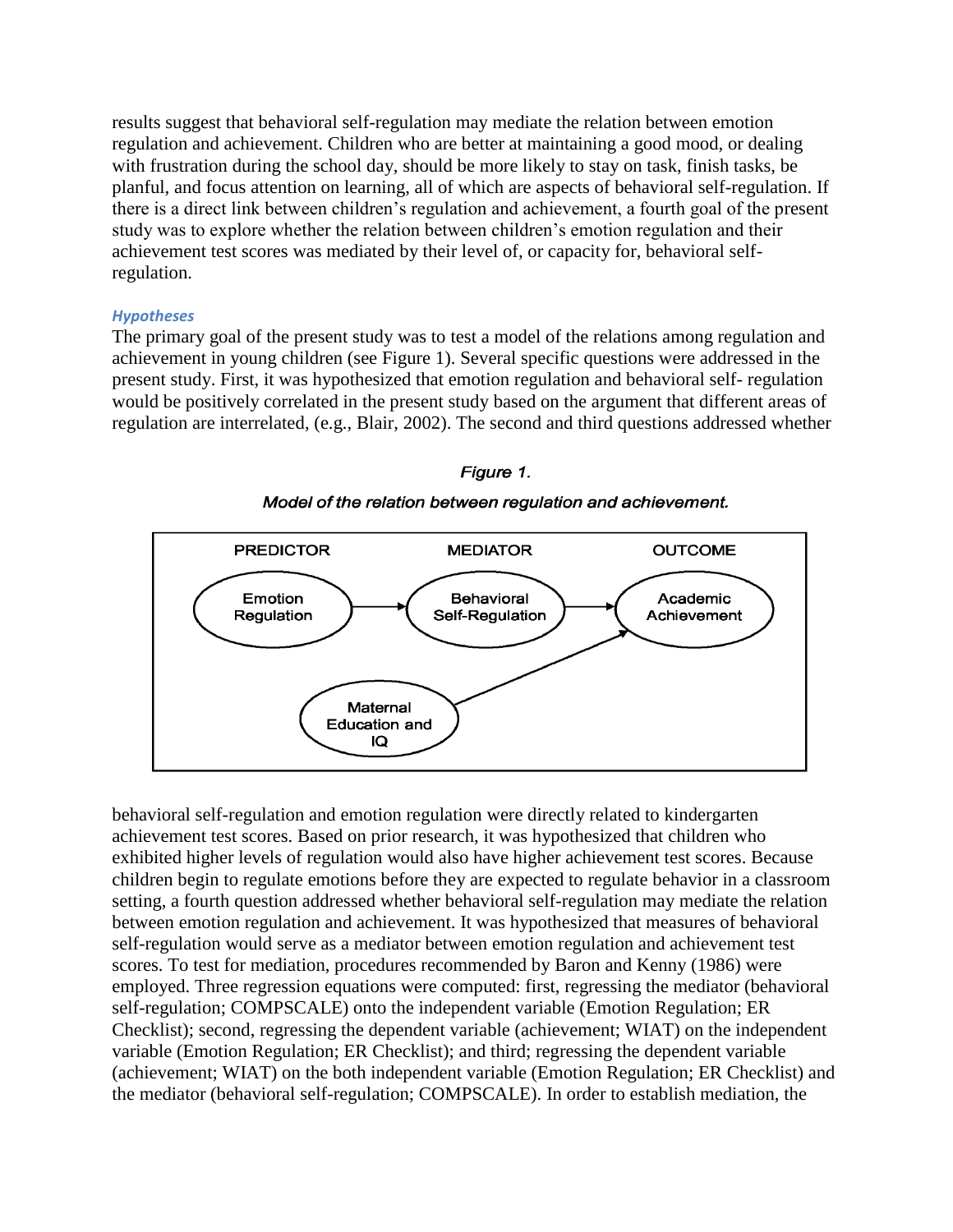following conditions must be met: first, the independent variable must affect the mediator in the first equation; second, the independent variable must be shown to affect the dependent variable in the second equation; and third, the mediator must affect the dependent variable in the third equation. If these conditions all hold in the predicted direction, then the effect of the independent variable on the dependent variable must be less in the third equation than in the second. Perfect mediation holds if the independent variable has no effect when the mediator in controlled.

All relations between regulation and achievement were examined with IQ and maternal education held constant, based on previous research that both IQ and SES are consistently predictive of academic achievement (e.g., Alexander & Entwisle, 1988; Brody, 1992).

### **METHOD**

#### *Participants*

Participants for this study were recruited as part of an ongoing longitudinal study that began when children were 2-years-old. One hundred fifty-four 2-year-old children and their mothers were initially recruited through child day care centers, the County Health Department, and the local Women, Infants, and Children program. Children were initially selected on the basis of their scores on the Child Behavior Checklist 2-3 (CBCL 2-3; Achenbach, Edelbrock, & Howell, 1987) and comprised three groups: 1) children with externalizing scores on the CBCL in the clinical or borderline clinical range, with T-scores of 60 or above,  $(n = 46)$ ; 2) children with both externalizing and internalizing scores on the CBCL in the clinical or borderline clinical range (n  $= 24$ ); and 3) children with CBCL T-scores below 60 on both internalizing and externalizing scales ( $n = 84$ ). This sample of 2-year-olds was racially and economically diverse (65 %) European American, mean Hollingshead score = 39.2), and consisted of 78 male and 76 female children. In addition, the three groups did not differ from one another on any of these sociodemographic measures.

Two years after the original assessment, the families were contacted by mail and telephone and asked to participate in a follow-up study of the children at preschool, kindergarten, and first grade. Of the original 154 mother-child dyads, twelve families moved from the county of recruitment, eight families refused to continue in the study and nine families could not be located. One hundred and twenty five families agreed to participate in the follow-up phase of the study. More families with boys as the target child discontinued participation in the study; however, there were no differences in race, SES, and CBCL externalizing, internalizing, or total scores between the subjects who continued participating in the study and those who did not, nor between the boys who discontinued participation and those who did not. Three children were dropped from the study at the preschool assessment because they had already entered kindergarten. Children retained in the sample were 4.5 years old (mean age  $= 56$  months; SD  $=$ 2.9 months) at the time of the preschool assessment; 47% of the children were male and 53% were female. Thirty-seven percent of the participants were African-American, and 63% were European-American. Socioeconomic status of the participants again ranged from lower to uppermiddle class.

For the present study, data were collected during one preschool (4.5-year-old) assessment and three kindergarten assessments in the Spring of or Summer following the kindergarten year. Data collected from the preschool assessment and kindergarten assessments are described below.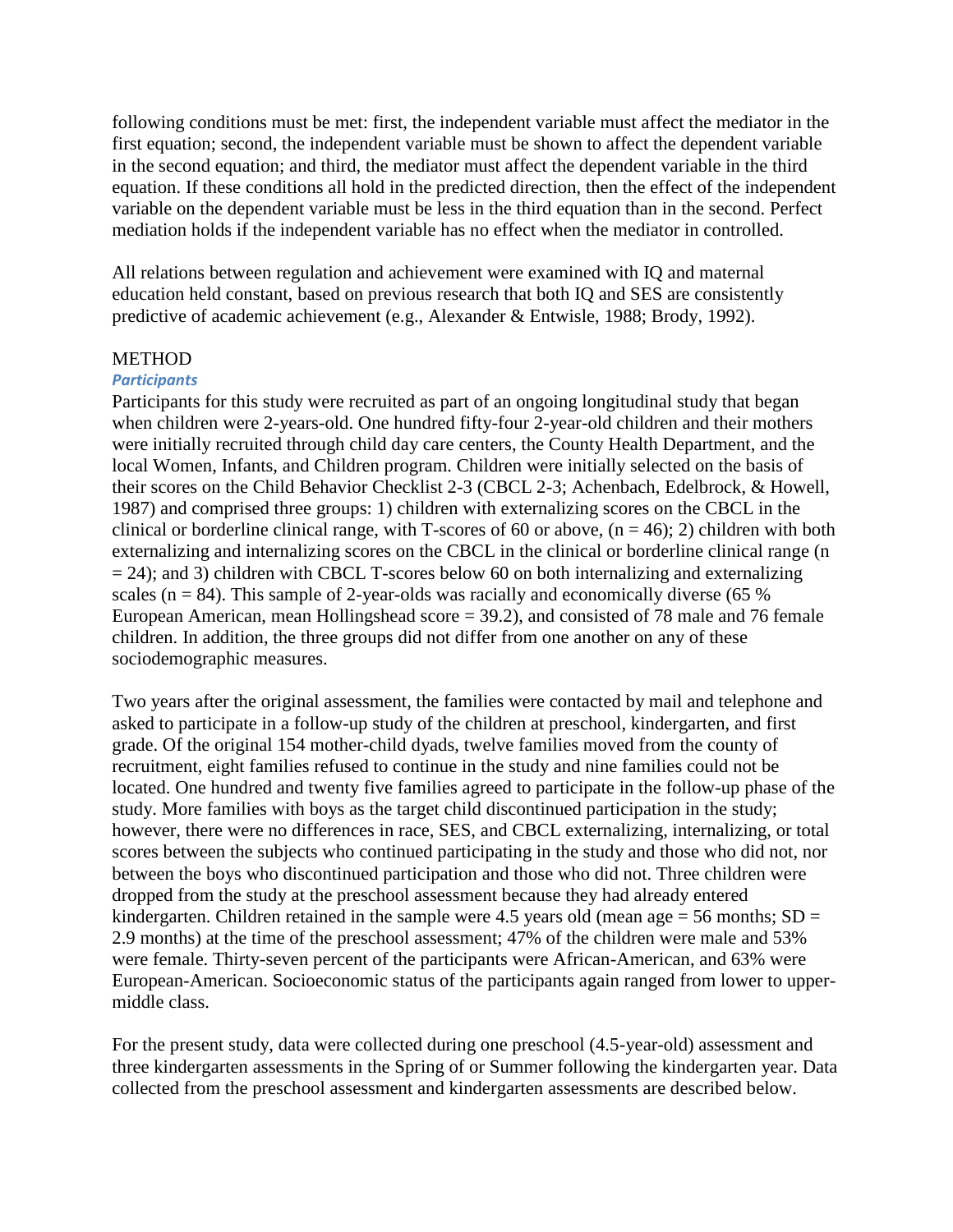Because data were collected at several different assessments, the sample size varies; therefore specific sample sizes are reported in Table 1.

#### *Overview of Design and Procedure*

Data were collected at preschool and kindergarten. Mothers were contacted by telephone and a laboratory assessment that lasted approximately 2 hours was scheduled. Information about children's emotion regulation and parent ratings of emotion regulation were collected during the preschool assessment in the laboratory. These measures are described below. Approximately one year after the preschool assessment, when the children were in kindergarten, mothers and children came back to the laboratory for an IQ assessment. Mothers completed questionnaires in one room while children were administered an IQ test in a separate room. At a third visit in the Spring of or Summer after the kindergarten year, mothers were contacted about bringing in the children for a 45-minute achievement assessment. At this assessment, children were administered an individual academic achievement test while their parents waited in a nearby waiting room. Also towards the end of the kindergarten year, kindergarten teachers were contacted and asked to complete questionnaires on the children. The present study included teacher ratings of the children's behavioral self-regulation in the classroom.

# *Preschool Assessments and Measures*

*Emotion Regulation (Frustration).* Children were observed in a laboratory procedure designed to elicit emotion regulation. The laboratory assessment of emotion regulation consisted of two age-appropriate tasks developed by Goldsmith and Riley (1993) designed to evoke anger/frustration in children.

*Attractive Toy in a Transparent Box*: The child was able to see an object of desire (in this case a toy) through a clear plastic box but was unable to attain it because the box was locked with a padlock and the keys the child was given would not open it. The experimenter entered the experiment room and showed the child the two sets of toys and said, "Which toys do you like best?" After the choice was made, the experimenter put the unwanted toys on her lap out of view and said, "OK, here's how you play the game. I'm going to put the (desired toys) in this box (while in the act of doing so), and then I'm going to put this lock on it. You can use these keys to open the lock and when you do, you can play with the (desired toys), OK?" The child was given a large ring of keys (none of which was the correct key). The experimenter then made sure the child could open the lock by letting the child open a separate lock and key. If the child had difficulty, the experimenter made sure that they child knew how to work the lock and key before she left the room. The child was left alone to work with the box and the ring of incorrect keys for four minutes. The experimenter then returned with the correct key and explained that "I guess I gave you the wrong keys. Let's try this one." The box was then opened and the child was encouraged to play for one minute with the toys that were inside.

*Impossibly Perfect Circles:* The child was given a piece of paper and green pen and was instructed to draw a perfect green circle. Each circle drawn by the child was critiqued in a neutral voice and the child was asked to draw another one. The task was terminated after 3.5 minutes. The child was then given positive feedback on the last circle and asked to turn it into a smiley face.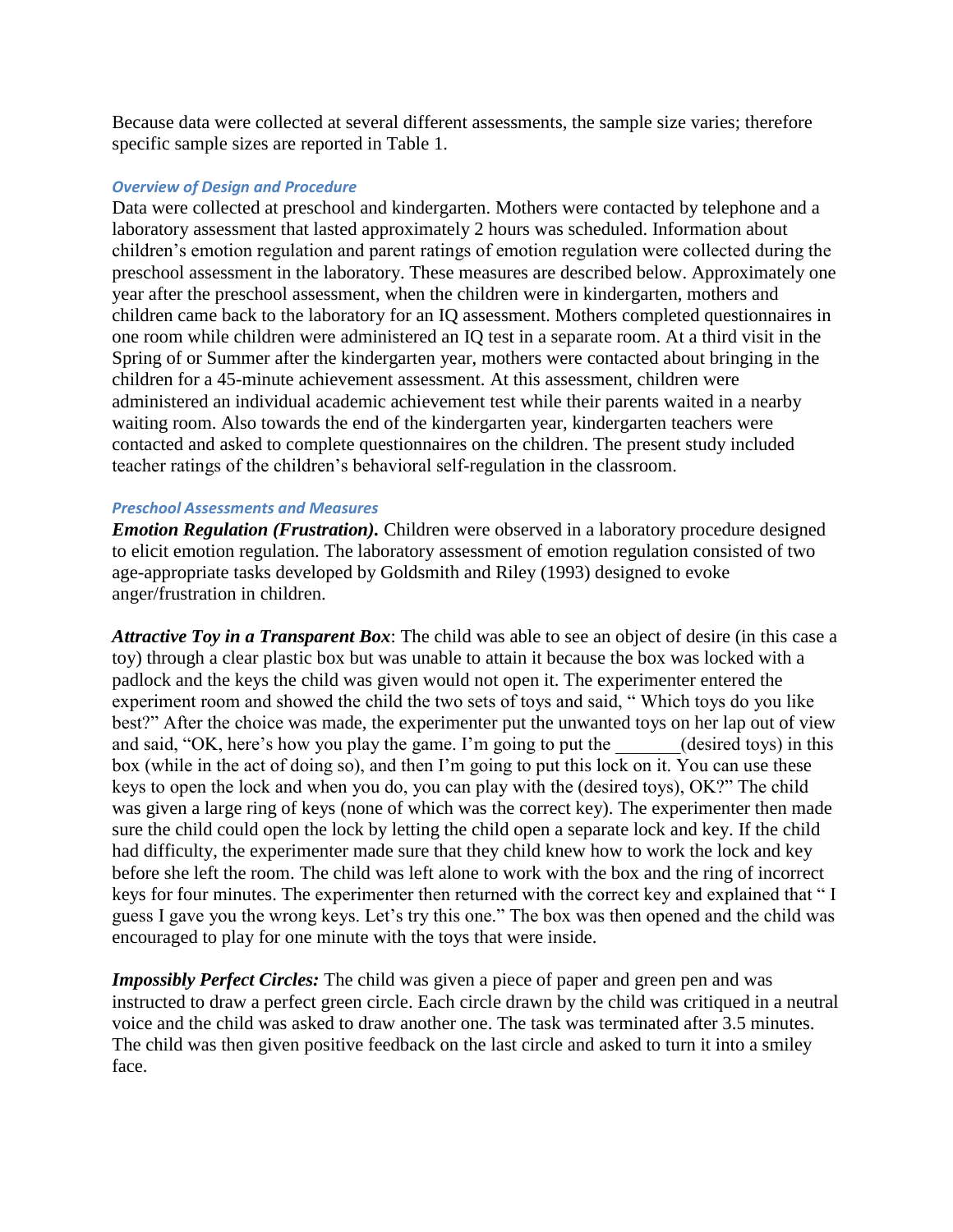*Frustration Measure.* Three emotional reactivity variables were coded for both the *Attractive Toy in a Transparent Box* and the *Impossibly Perfect Circles*. Latency to frustration was measured as number of seconds until the child expressed the first visible sign of frustration. If the child did not express any visible frustration during the task, the latency score equaled the total duration of the task. *Duration of frustration* was measured as the total duration, in seconds, of visible frustration, including verbal and/or physical signs of frustration. *Intensity of frustration* was assessed by measuring the intensity of facial, verbal and bodily signs of anger on an interval rating scale ranging from 0 (*no visible signs of frustration*) to 4 (*highly intense, sustained demonstrations of frustration*).

*Reliability*. Two trained individuals completed the coding who were blind to the children's CBCL scores. To assess reliability, 15% of the videotapes were also coded by the study coordinator. Reliability for latency and duration scores was computed as the percent of episodes in which ratings were within 2 seconds of each other. Reliabilities for the coded latency to frustration scores were within 2 seconds difference in 86% of the judgements. Duration of frustration codes were reliable within 2 seconds difference for 86% of the judgements. Reliability of frustration intensity was computed using Cohen's kappa and percent agreement and was found to be adequate for both tasks (Toy task, Cohen's kappa = .74, percent agreement = .82; Circle task, Cohen's kappa = .88, percent agreement = .93).

Three emotional reactivity variables were coded for each of the two frustration tasks in the study: latency to frustration, duration of frustration, and intensity of frustration. To reduce these variables into a single construct, a principal components analysis with a varimax rotation was conducted. Separate analyses were done for each task (Toy and Circle). For each analysis, a single factor emerged, explaining 85% of the variance for the Circle task and 74% of the variance in the Toy task. In the Circle task, high loadings were achieved for all three variables entered. In the Toy task, high loadings were achieved for the duration and intensity of frustration, and moderate loadings were obtained for latency to frustration. Latency loaded negatively on each factor, which was expected given that shorter latency to frustrate is associated with greater intensity and duration of frustration. Emotional reactivity factor scores for the Toy and Circle tasks were significantly positively correlated,  $r(122) = .34$ ,  $p < .001$ . Thus, a composite frustration score was created by averaging the factor scores for each task.

*Emotion Regulation.* During this preschool assessment, parents completed the Emotion Regulation Checklist (ER Checklist; Shields & Cicchetti, 1998). The Emotion Regulation Checklist (Shields & Cicchetti, 1998) is a 24-item questionnaire that was administered to parents and teachers to assess children's emotion regulation. Two subscales were created, a *Negativity/Lability* scale that contained 10 items (Cronbach's Alpha = .77) and an *Emotion Regulation* scale that contained 14 items (Cronbach's Alpha = .68). The two factors were correlated -.50. The *Negativity/Lability* scale represents negative affect and mood lability. The *Emotion Regulation* scale represents displaying appropriate affect, empathy, and emotional selfawareness.

#### *Kindergarten Assessments and Measures*

*Intelligence*. Mothers and children returned to the laboratory for the first kindergarten assessment when the children were 5 and a half. Mothers completed questionnaires while the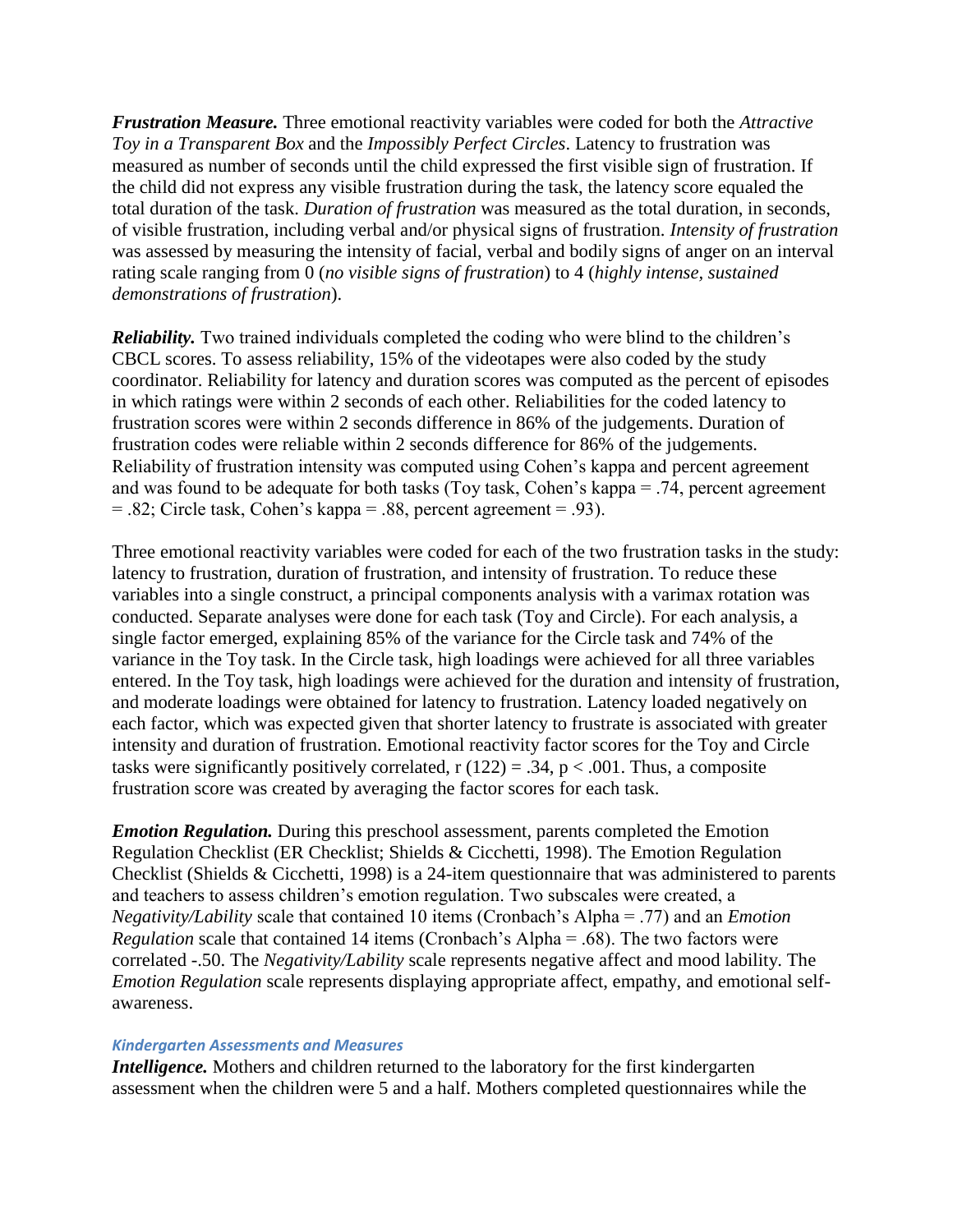children were administered an IQ test in the next room. The Wechsler Preschool and Primary Scale of Intelligence – Revised (WPPSI-R; Wechsler, 1989) was administered to the children during the 5.5-year assessment to assess intelligence. The Full Scale IQ standard score from the WPPSI was used as the measure of intelligence in the present study.

During a second assessment at the Spring of or Summer following the kindergarten year, mothers brought the children in and five subtests from the Wechsler Individual Achievement Test (WIAT; Wechsler, 1992) were administered to assess early academic achievement. Children were administered the following subtests by a trained examiner: basic reading, mathematical reasoning, spelling, numerical operations, and listening comprehension.

The standard scores from the basic reading and spelling subtests were correlated,  $r = .80$ ,  $p <$ .001, therefore they were combined to obtain an overall early literacy score. Although basic reading and spelling are not usually combined in this way, at this young age they appear to be measuring the same area. The basic reading subtest measures whether children can recognize letter sounds and small words out of context. The spelling subtest measures whether children can write letters and small words. A standard score was calculated for the math composite which combines both mathematical reasoning and numerical operations. The standard score for listening comprehension was also used in the analyses. The listening comprehension subtest involves reading a passage to the children and then asking them to remember a few details from the passage. These start with a couple of sentences and increase in difficulty. The listening comprehension subtest measures children's ability to sustain attention and recall details. Because these behaviors may be related to regulation it was of interest to include this subtest with the traditional measures of reading and math.

*Behavioral Self-Regulation.* Teachers were contacted in the Spring of the kindergarten year and asked to complete questionnaires on the children. Teacher ratings of behavioral self-regulation consisted of eight items from the COMPSCALE (Instrumental Competence Scale for Children; Adler & Lange, 1997). The COMPSCALE is an 18-item rating scale that assesses children's motivation and behavioral self-regulation in home and classroom settings.

Initial test-retest reliability was assessed on the overall measure by collecting teacher responses over a six-week interval (Adler & Lange, 1997). Teacher responses were correlated from time 1 to time 2,  $r = .86$ ,  $p < .001$ . Correlations between the COMPSCALE and children's end-of-theyear achievement scores suggested good predictive validity of the measure,  $r = .61$ ,  $p < .001$ . The COMPSCALE was administered to teachers during the Spring of the kindergarten year. Teachers rated children on the following 8 items on a 4- point Likert scale: "is impulsive and careless in tasks and activities," "has difficulty planning and carrying out activities that have several steps (reverse)," "finishes tasks and activities," "concentrates well and is not easily distractible when doing a task," "actively uses resources for help and information," "is not a self-starter (reverse)," "does not readily ask questions (reverse)," and "likes to do challenging tasks." The previous 8 items were included because they loaded highly on a dimension of self-regulation in the original development of the questionnaire and with the present sample. Cronbach's alpha for the eight items was .89. The mean teacher rating across the eight items was used a predictor in this study. Scores could range from 1 to 4, with 4 reflecting the greatest regulation and 1 the least.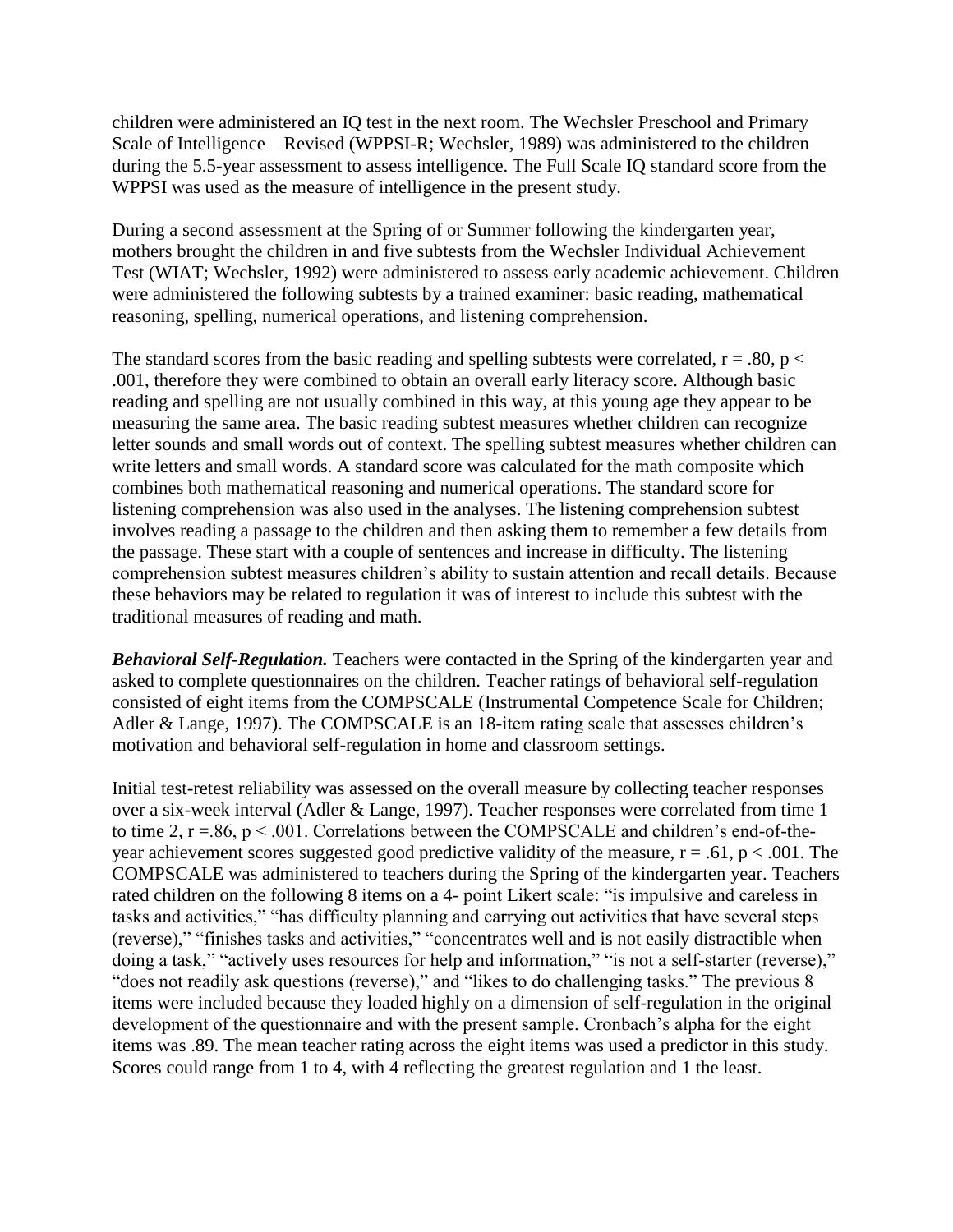# RESULTS

#### *Preliminary Analyses*

A description of the means, standard deviations, ranges and sample sizes for all measures are included in Table 1.

Preliminary analyses were conducted to examine the relation between maternal education, gender, and age and the outcome measures examined in the present study. Maternal education was used as a measure of socioeconomic status. As might be expected, maternal education was significantly correlated with child IQ,  $r = .3$  8,  $p < .001$ , with literacy achievement,  $r = .22$ ,  $p =$ .04, and with listening comprehension,  $r = .32$ ,  $p = .002$ . The relation between maternal education and math achievement was marginally significant,  $r = .19$ ,  $p = .07$ . A oneway ANOVA was conducted to examine gender differences. There were no gender differences on IQ or on any

| Table |
|-------|
|-------|

| <b>Preschool Measures</b>                                            | Mean   | <b>SD</b> | Min     | Max  | Ν   |
|----------------------------------------------------------------------|--------|-----------|---------|------|-----|
| <b>Emotion Regulation</b>                                            |        |           |         |      |     |
| <b>ER Checklist</b><br>Regulation Factor (P)                         | 1.30   | .33       | 1.30    | 2.95 | 119 |
| <b>ER Checklist</b><br><b>Negativity Factor (P)</b>                  | 2.55   | .39       | 1.43    | 5.29 | 119 |
| Child Frustration (L)                                                | .00    | .82       | $-1.57$ | 2.09 | 122 |
| <b>Kindergarten Measures</b>                                         |        |           |         |      |     |
| <b>Behavioral Self-Regulation</b>                                    |        |           |         |      |     |
| Kindergarten<br><b>Behavioral Self-Regulation</b><br>(COMPSCALE) (T) | 2.91   | .64       | 1.25    | 4.00 | 86  |
| Achievement                                                          |        |           |         |      |     |
| Literacy Composite (L)                                               | 109.32 | 12.05     | 87      | 145  | 92  |
| Math Composite (L)                                                   | 104.59 | 9.87      | 78      | 129  | 92  |
| Listening Comprehension (L)                                          | 102.07 | 12.58     | 81      | 133  | 89  |
| IQ                                                                   |        |           |         |      |     |
| WPPSI(L)                                                             | 103.56 | 14.08     | 76      | 135  | 101 |

# **Descriptive Statistics for All Measures**

(P) = Parent Report; (T) = Teacher Report; (L) = Laboratory Observation or Assessment

of the achievement measures. Standard scores were calculated for the IQ and achievement measures, accounting for age.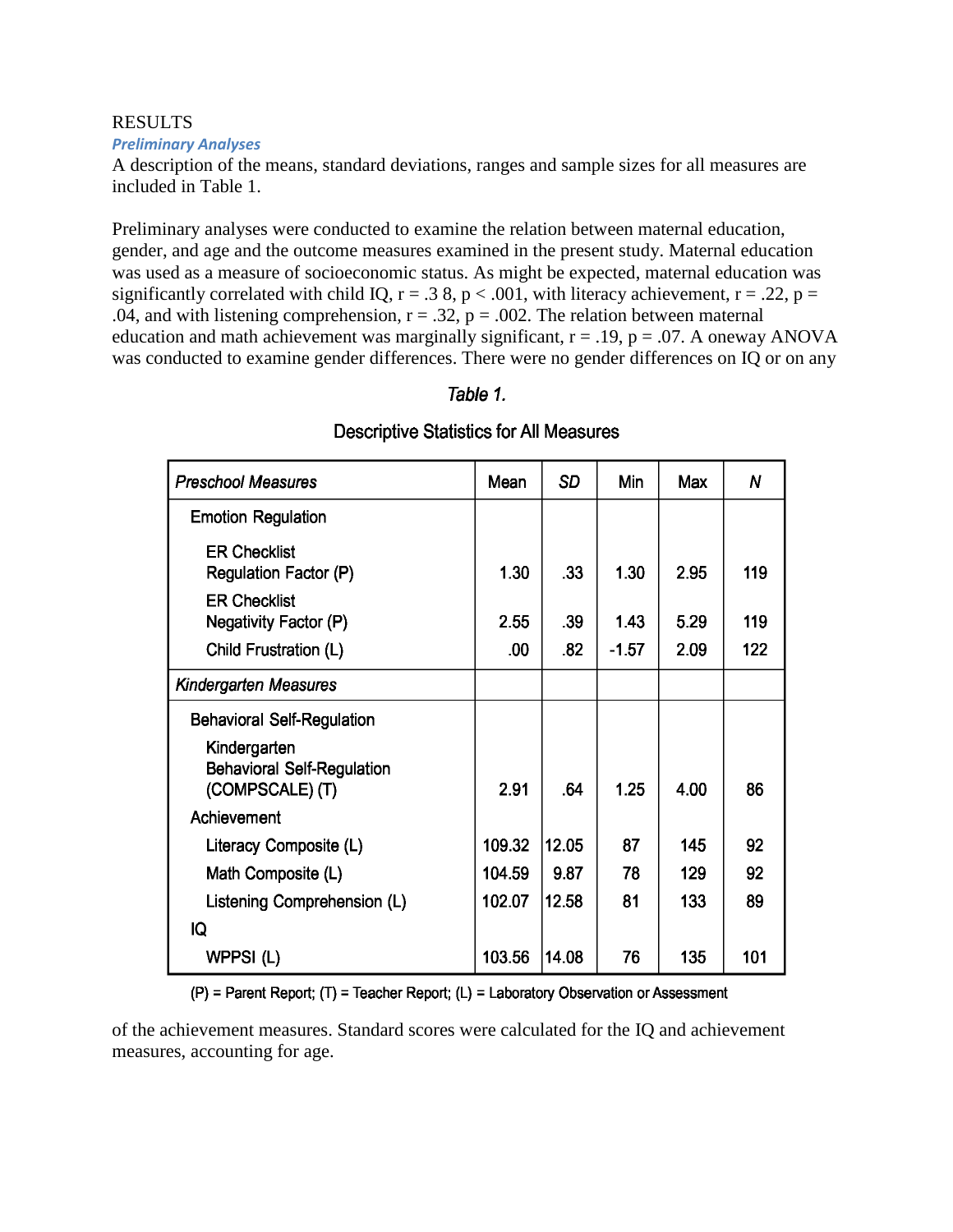*Correlations Between IQ and Achievement Measures.* Table 2 contains correlations between achievement measures and IQ. All cognitive measures were significantly related.

Table 2.

Correlations Among Kindergarten Achievement/Ability Measures

|                             | Literacy | Math  | Listening<br>Comprehension | IQ       |
|-----------------------------|----------|-------|----------------------------|----------|
| Literacy (L)                |          | .64** | .40**                      | .45**    |
| Math (L)                    |          |       | .44**                      | $.60**$  |
| Listening Comprehension (L) |          |       |                            | $.53***$ |
| IQ(L)                       |          |       |                            |          |

(P) = Parent Report; (T) = Teacher Report; (L) = Laboratory Observation or Assessment +p < .10;  $*p$  < .05;  $*p$  < .01

## *Hypothesis Testing*

*Correlations Among Regulation Measures.* To address the first research question, whether there were relations among indices of children's regulatory measures, Pearson Product Moment Correlations were computed (see Table 3).

# Table 3.

## **Correlations Among Socioemotional and Behavioral Measures**

|                                                                        | Preschool<br><b>ER Checklist</b><br><b>Negativity</b> | Preschool<br><b>ER Checklist</b><br>Regulation | Preschool<br>Child<br>Frustration | Kindergarten<br>Behavioral<br>Self-Regulation |
|------------------------------------------------------------------------|-------------------------------------------------------|------------------------------------------------|-----------------------------------|-----------------------------------------------|
| Preschool ER<br>Checklist<br>Negativity (P)                            |                                                       | $-.50*$                                        | $.26***$                          | $-24*$                                        |
| Preschool ER<br>Checklist<br>Regulation (P)                            |                                                       |                                                | $-27**$                           | $.37**$                                       |
| Preschool<br>Child<br>Frustration (L)                                  |                                                       |                                                |                                   | $-28*$                                        |
| Kindergarten<br><b>Behavioral</b><br>Self-Regulation<br>(COMPSCALE)(T) |                                                       |                                                |                                   |                                               |

(P) = Parent Report; (T) = Teacher Report; (L) = Laboratory Observation or Assessment  $+p < .10$   $np < .05$   $\rightarrow p < .01$ 

These correlations suggest that children who have difficulty with emotion regulation are also exhibiting problems with regulation in the kindergarten classroom. In addition, children with lower scores on teacher ratings of behavioral self-regulation (COMPSCALE) had significantly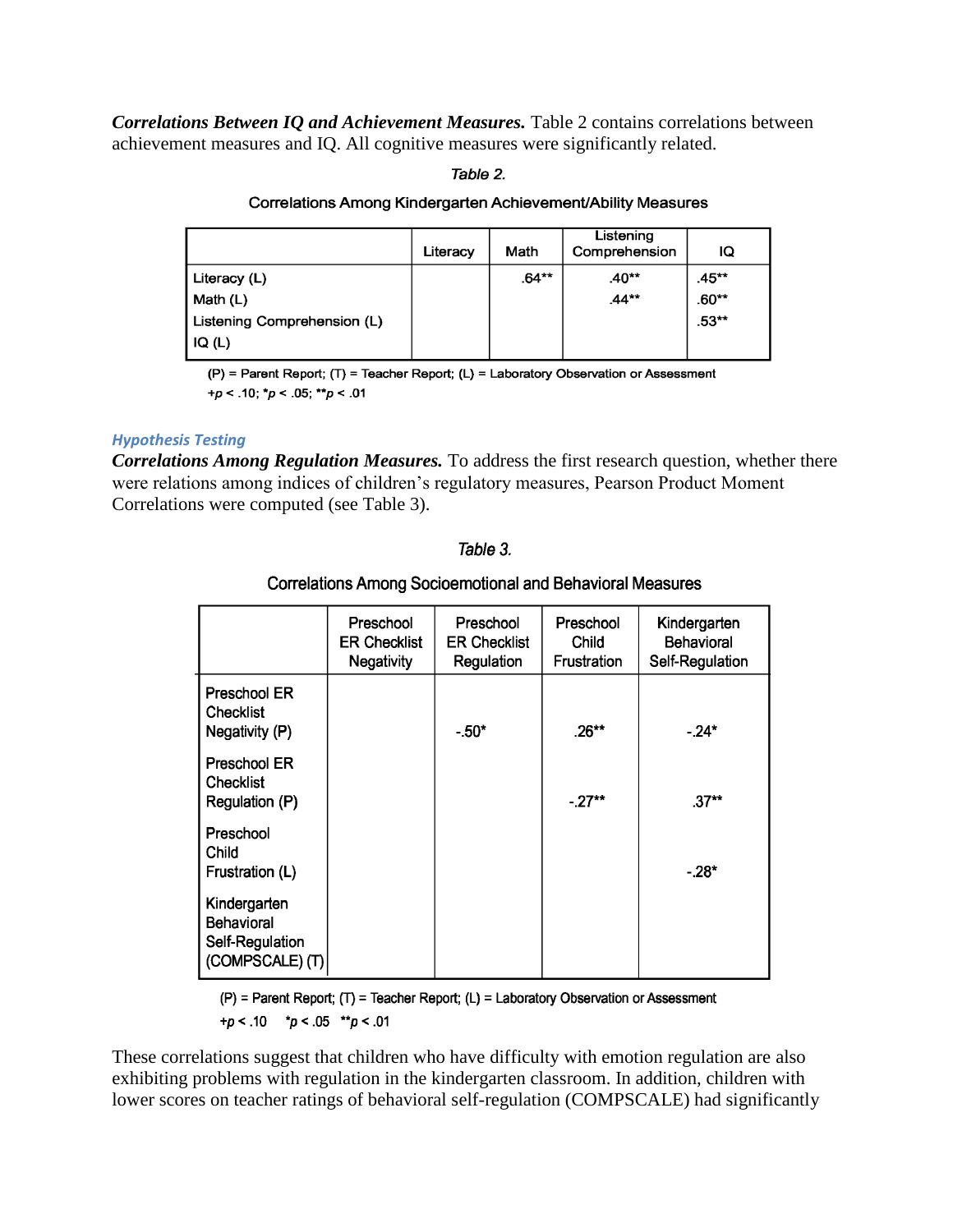higher scores on parent ratings of children's negativity (ER Checklist), lower scores on parent ratings of children's emotion regulation (ER Checklist), and they displayed greater frustration in the lab. The measure of frustration in the lab was positively related to parent ratings of negativity and negatively related to parent ratings of regulation from the ER Checklist.

*Correlations Between Regulation and Achievement.* The second research question addressed whether there is a relation between behavioral self-regulation and achievement. To examine this relation, Pearson Product Moment Correlations were computed between teacher ratings of behavioral self-regulation (COMPSCALE) and the three achievement measures, literacy, math, and listening comprehension (See Table 4). As predicted, children exhibiting greater regulation in the classroom had higher achievement scores in literacy, math, and listening comprehension.

# Table 4

|                                                               | Literacy (L)   | Math (L)                       | Listening (L)  | IQ(L)  |
|---------------------------------------------------------------|----------------|--------------------------------|----------------|--------|
| <b>Preschool ER Checklist</b><br>Negativity (P)               |                | $-22$ * (-.16)   -.27* (-.34*) | $-.28*(-.27*)$ | $-.11$ |
| <b>Preschool ER Checklist</b><br>Regulation (P)               | $.28**$ (.29*) | $.40**$ (.29*)                 | $.37**(.31*)$  | .16    |
| Preschool<br>Child Frustration (L)                            | $-.09(-.02)$   | $-.08(.02)$                    | $-07(00)$      | - 20*  |
| Kindergarten Behavioral<br>Self-Regulation<br>(COMPSCALE) (T) | .49** (.36*)   | $.46**$ (.30*)                 | $.32**$ (.19)  | $.43*$ |

# Correlations Between Behavior Measures and Kindergarten Cognitive Measures (Partial Correlations Controlling for IQ and Maternal Education are in Parentheses)

(P) = Parent Report; (T) = Teacher Report; (L) = Laboratory Observation or Assessment +p < .10  $^{\star}p$  < .05  $^{\star\star}p$  < .01

To address the third research question, Pearson Product Moment Correlations were also employed to examine the relation between emotion regulation and achievement (See Table 4). Both parent ratings of children's negativity (ER Checklist) and emotion regulation (ER Checklist) were related to children's literacy, math, and listening comprehension scores. Similar to findings with classroom measures of behavioral self-regulation (COMPSCALE), children higher in emotion regulation skills (ER Checklist) had higher achievement scores in literacy, math, and listening comprehension. The children's emotion regulation in the lab was not significantly correlated with any of the achievement measures. Because this was inconsistent with the parent ratings of frustration and our predictions, correlations were computed examining the relation between the item from the Emotion Regulation Checklist that measures frustration (―Is easily frustrated‖) and the achievement measures. The parent ratings of the frustration item were related to Literacy,  $r = -.22$ ,  $p = .04$ , math,  $r = -.22$ ,  $p = .04$ , and listening comprehension, r  $=-.28, p = .01.$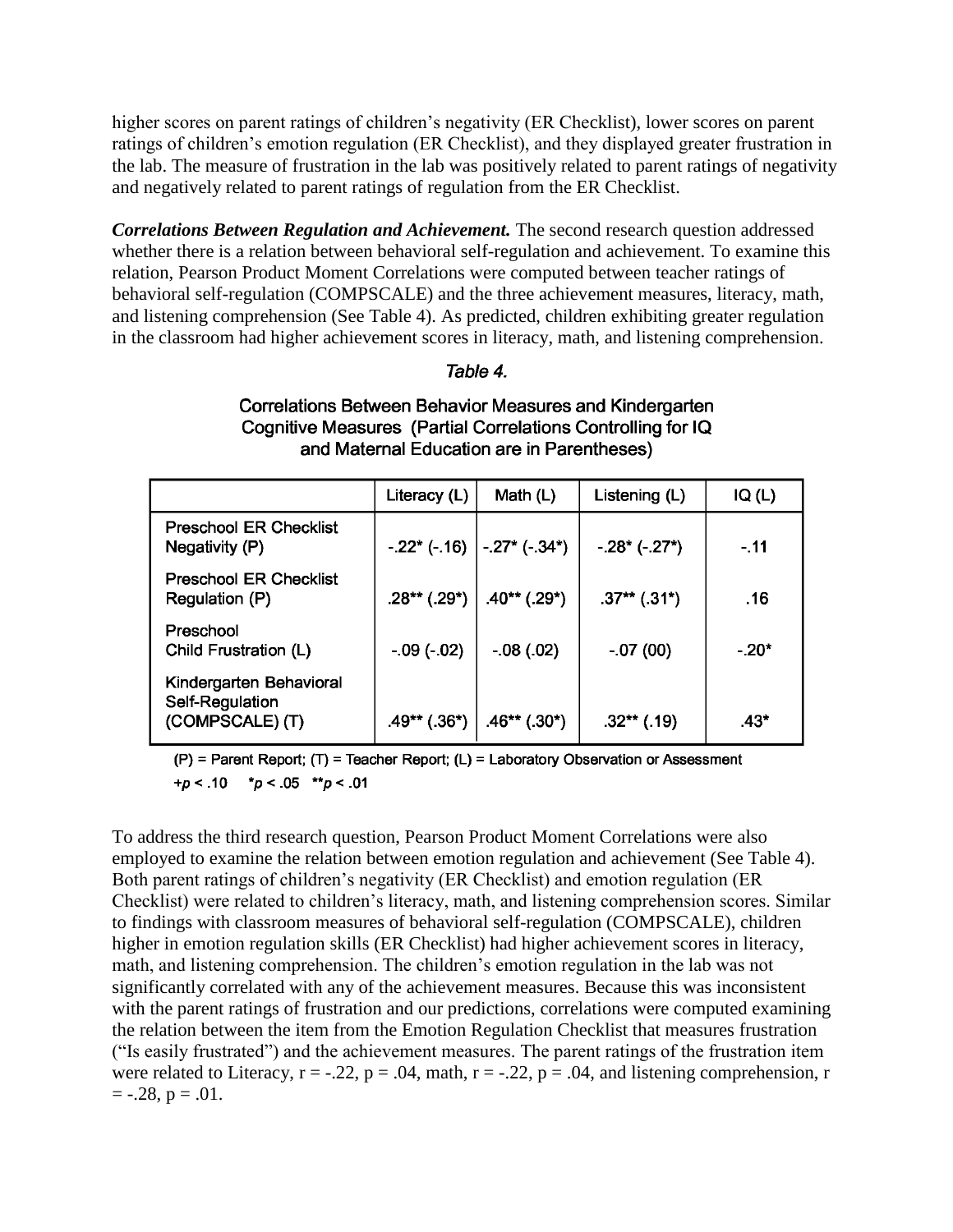*Partial Correlations Between Regulation and Achievement Measures.* Because both maternal education and IQ were related to the achievement measures, it was necessary to examine the relation between regulation and the achievement measures with IQ and maternal education held constant. To examine this, partial correlations were computed controlling for IQ and maternal education. These correlations are presented in Table 4. The partial correlations and regression analyses were computed only for the sample of children that had complete data ( $N = 61$ ). T-tests were computed to examine whether the children who were included in these analyses differed in any way from the children who did not have complete

data on all of the variables and were not included in the final analyses. There were no differences on any measures between the two groups of children.

Parent ratings of negativity (ER Checklist) were related to children's math and listening comprehension scores, but not to literacy achievement scores. Parent ratings of emotion regulation (ER Checklist) were related to all three achievement test scores. Teacher ratings of children's behavioral self-regulation (COMPSCALE) were related to children's literacy and math scores, but not to listening comprehension. Similar to zero-order correlations, none of the achievement measures were related to children's frustration in the lab.

*Predictors of achievement.* The fourth question and primary goal of the study was to determine whether kindergarten behavioral regulation (COMPSCALE) mediated the relation between emotion regulation and achievement. Mediation was examined based on procedures suggested by Baron and Kenny (1986). Hierarchical regression analyses were conducted to test this mediational model (See Table 5).

Because Maternal Education and IQ were correlated with achievement scores, these variables were entered first in the equations when achievement was the dependent variable. Frustration in the lab was not related to any of the achievement measures; therefore, it was not entered into the regression equations. To establish mediation, first the independent variable (parent ratings of emotion regulation; ER Checklist) must be related to the mediator (behavioral self-regulation; COMPSCALE). The first regression equation revealed that emotion regulation and behavioral self-regulation are related,  $r = .41$ ,  $p = .001$ . Because the independent variable was related to the mediator, two regression equations were computed to examine mediation for each area of achievement.

To test the mediational model for Literacy Achievement, two hierarchical regression equations were computed (see Table 5). First, the independent variable (emotion regulation; ER Checklist) must be significantly related to the dependent variable (achievement; WIAT). Secondly, the mediator (behavioral self-regulation; COMPSCALE) must be significantly related to the dependent variable (achievement; WIAT). Finally, the association between the independent variable and dependent variable must be stronger when the mediator was not included in the model. Results from the first regression equation revealed that there was a relation between emotion regulation and literacy achievement with Maternal Education and IQ held constant.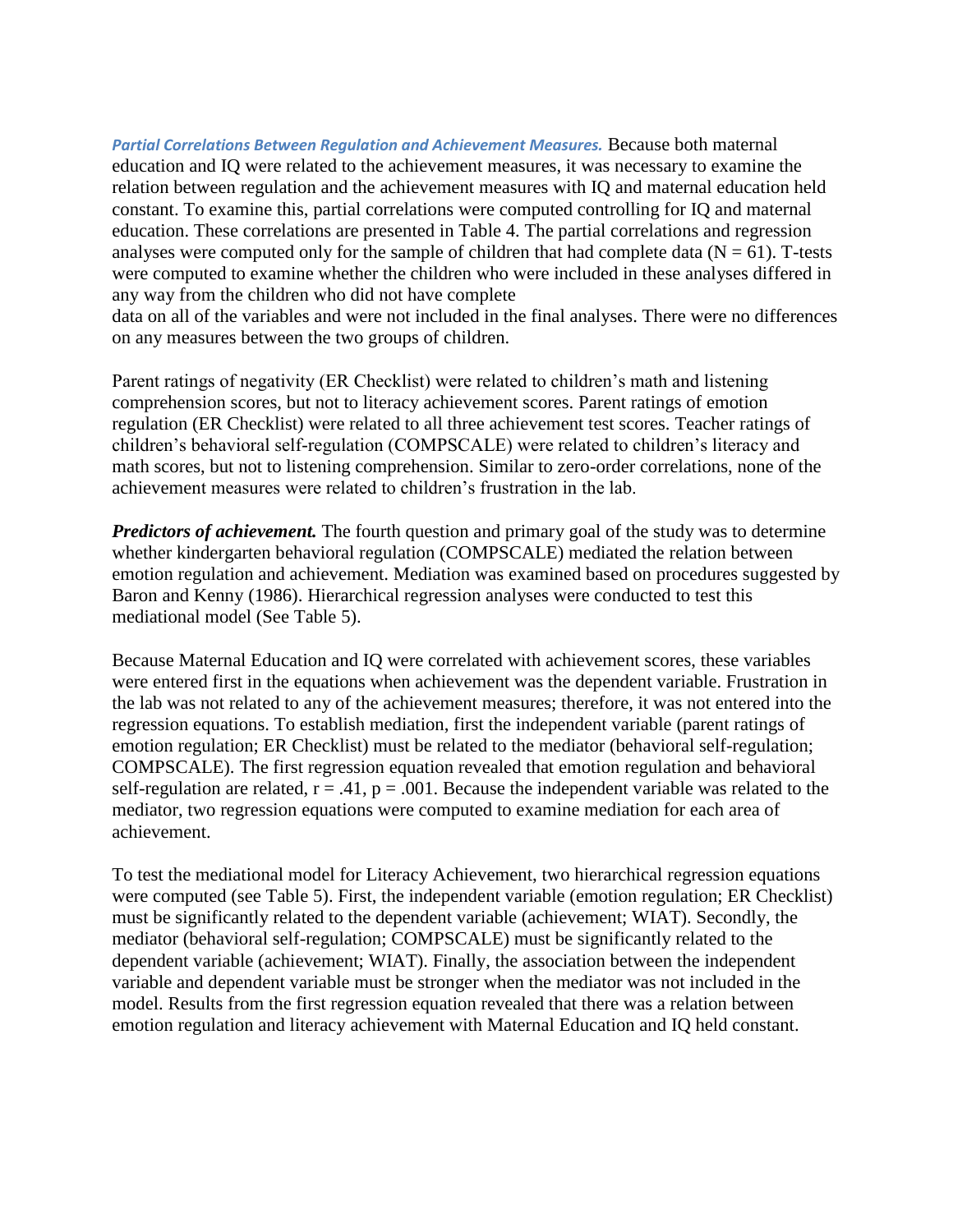# Table 5.

| PREDICTORS OF LITERACY                                                                       | $\beta$ | $R^2$ | $R^2$ change | $F$ change |
|----------------------------------------------------------------------------------------------|---------|-------|--------------|------------|
| Regression Examining Emotion Regulation                                                      |         |       |              |            |
| as a Predictor of Literacy Achievement:                                                      |         |       |              |            |
| Kindergarten IQ                                                                              | .29     | .13   | .13          | $8.59**$   |
| <b>Maternal Education</b>                                                                    | .06     | .13   | .00          | ns         |
| Preschool E R Checklist                                                                      |         |       |              |            |
| <b>Emotion Regulation</b>                                                                    | .23     | .18   | .05          | $3.38 +$   |
| <b>Regression Examining Behavioral</b>                                                       |         |       |              |            |
| Regulation as a Mediator                                                                     |         |       |              |            |
| Kindergarten IQ                                                                              | .19     | .13   | .13          | $8.59*$    |
| <b>Maternal Education</b>                                                                    | .01     | .13   | .00          | ns         |
| Kindergarten Behavioral                                                                      |         |       |              |            |
| Self-Regulation                                                                              | .40     | .29   | .16          | 12.59**    |
| Preschool E R Checklist                                                                      |         |       |              |            |
| <b>Emotion Regulation</b>                                                                    | .09     | .30   | .01          | ns         |
| PREDICTORS OF MATH                                                                           | β       | $R^2$ | $R^2$ change | $F$ change |
| <b>Regression Examining Emotion Regulation</b><br>as a Predictor of Math Achievement:        |         |       |              |            |
| Kindergarten IQ                                                                              | .53     | .28   | .28          | 22.91**    |
| <b>Maternal Education</b>                                                                    | $-09$   | .28   | .00          | ns         |
| <b>Preschool ER Checklist</b>                                                                |         |       |              |            |
| <b>Emotion Regulation</b>                                                                    | .22     | .33   | .05          | 4.05*      |
| <b>Regression Examining Behavioral</b>                                                       |         |       |              |            |
| Regulation as a Mediator                                                                     |         |       |              |            |
| Kindergarten IQ                                                                              | .48     | .28   | .28          | 22.19**    |
| <b>Maternal Education</b>                                                                    | $-13$   | .28   | .00          | ns         |
| Kindergarten Behavioral                                                                      |         |       |              |            |
| Self-Regulation                                                                              | .21     | .34   | .06          | $5.11**$   |
| <b>Preschool ER Checklist</b>                                                                |         |       |              |            |
| <b>Emotion Regulation</b>                                                                    | .15     | .36   | .02          | ns         |
| PREDICTORS OF                                                                                |         |       |              |            |
| <b>LISTENING COMPREHENSION</b>                                                               | β       | $R^2$ | $R^2$ change | $F$ change |
| <b>Regression Examining Emotion Regulation</b><br>as a Predictor of Listening Comprehension: |         |       |              |            |
| Kindergarten IQ                                                                              | .34     | .23   | .23          | 17.62**    |
| <b>Maternal Education</b>                                                                    | .22     | .28   | .05          | $4.21*$    |
| <b>Preschool ER Checklist</b>                                                                |         |       |              |            |
| <b>Emotion Regulation</b>                                                                    | .23     | .33   | .05          | $4.21*$    |
| <b>Regression Examining Behavioral</b>                                                       |         |       |              |            |
| Regulation as a Mediator                                                                     |         |       |              |            |
| Kindergarten IQ                                                                              | .32     | .23   | .23          | 17.62**    |
| <b>Maternal Education</b>                                                                    | .21     | .28   | .05          | 4.21*      |
| Kindergarten Behavioral                                                                      |         |       |              |            |
| Self-Regulation                                                                              | .11     | .31   | .03          | ns         |
| <b>Preschool ER Checklist</b>                                                                |         |       |              |            |
| <b>Emotion Regulation</b>                                                                    | .19     | .34   | .03          | ns         |

Regression Analyses Predicting Kindergarten Achievement Scores ( $N = 61$ )

 $+p < .10$   $p < .05$   $\sqrt{np} < .01$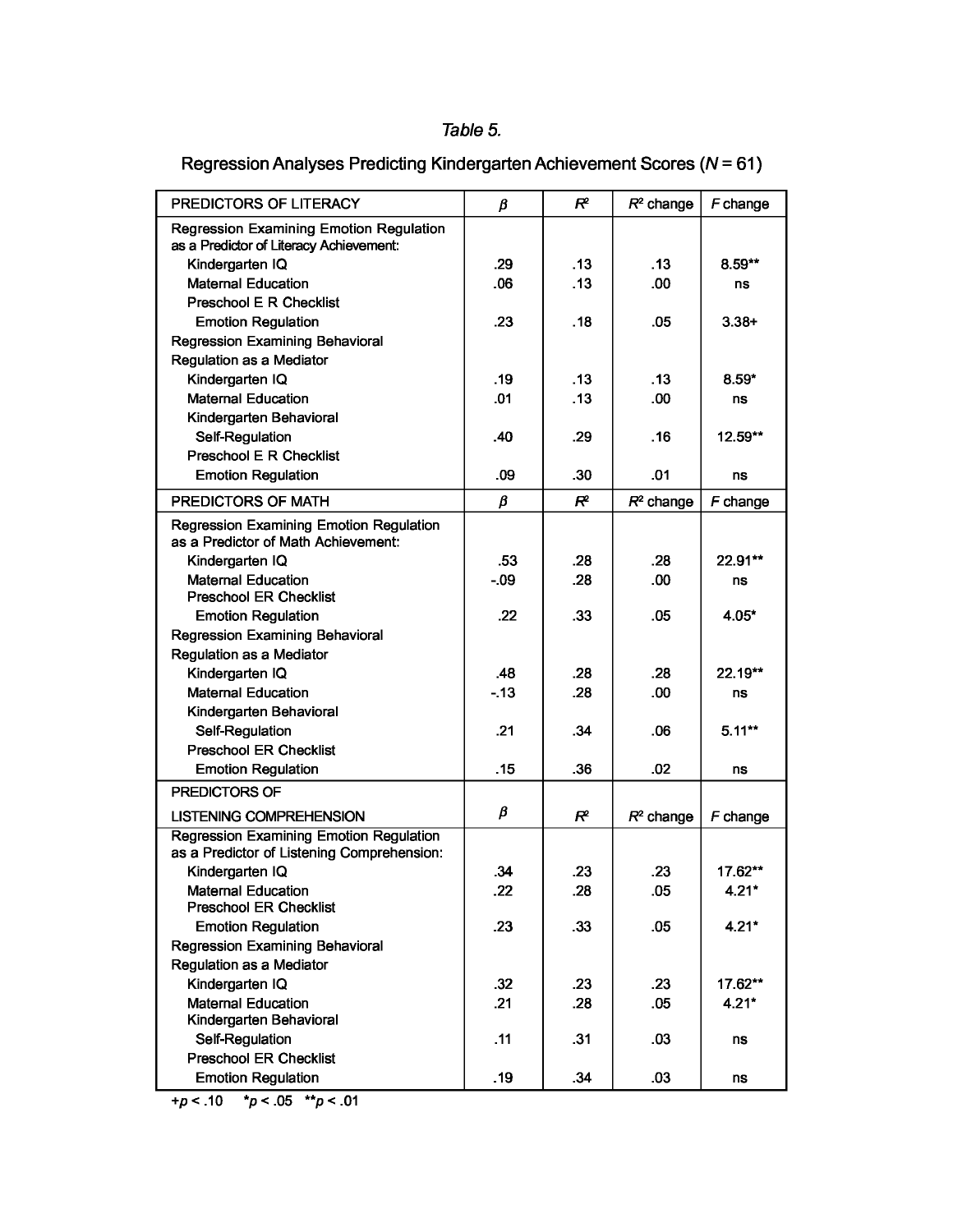Behavioral self-regulation (COMPSCALE) also predicted literacy achievement scores with Maternal Education and IQ already in the equation. When emotion regulation (ER Checklist) was entered last, it no longer predicted literacy achievement scores. Therefore, as predicted, behavioral self-regulation mediated the relation between emotion regulation and literacy achievement. Similar results were found with math achievement scores (see Table 5). The regression analysis predicting listening comprehension revealed that emotion regulation did predict listening comprehension, however, when behavioral self- regulation was entered previously, neither measure of regulation predicted listening comprehension (see Table 5).

## **DISSCUSSION**

The primary goal of this study was to examine the regulatory processes that predict kindergarten achievement. First, the question of whether two areas of regulation would be related was addressed. Second, the present study sought to reexamine preliminary evidence that behavioral self-regulation predicts achievement in young children, even when IQ and Maternal Education are held constant. Because of preliminary evidence for a connection between behavioral selfregulation and achievement, it was of interest whether there might also be a direct relation between preschool emotion regulation and kindergarten academic achievement. Because results of the present study revealed such a connection, the question of whether behavioral selfregulation mediated the emotion regulation–achievement connection was examined.

As expected, results from the present study revealed more evidence that behavioral selfregulation in the classroom is related to achievement, even for very young children. Moreover, this relation is robust even when IQ and Maternal Education are held constant. Although it has been well established that children who are highly motivated do better in school (Pintrich & Schunk, 1996), the present study helps to isolate the specific behaviors that lead these students to academic success. Additional research should be conducted to examine whether aspects of the classroom environment can encourage behavioral self- regulation in young children. Specifically, it may be of interest to examine whether there is a connection between teachers who encourage children to regulate their own behavior, and the academic success of their students. The present study only finds a connection between these behaviors and achievement, but does not examine if children can be taught to become more self-regulated.

Although behavioral self-regulation may be directly implicated in academic achievement, other dimensions of regulation and behavior may be important as well. Results from the present study provide evidence that parents' perceptions of preschool children's emotion regulation are directly related to the children's kindergarten achievement scores. However, this relation is mediated by children's behavioral self-regulation in the classroom, for both literacy and math. Therefore, preschoolers who have difficulty regulating their emotions may become kindergartners who have difficulty regulating their learning in the classroom, which ultimately could lead to difficulties in academic achievement. Perhaps children who have limited strategies for managing frustration or other negative emotions also have difficulty regulating learning behaviors in the classroom. For example, it is possible that children who are easily frustrated or often in a negative mood and have difficulty effectively dealing with these emotions, may also have trouble concentrating on school work or planning and finishing tasks.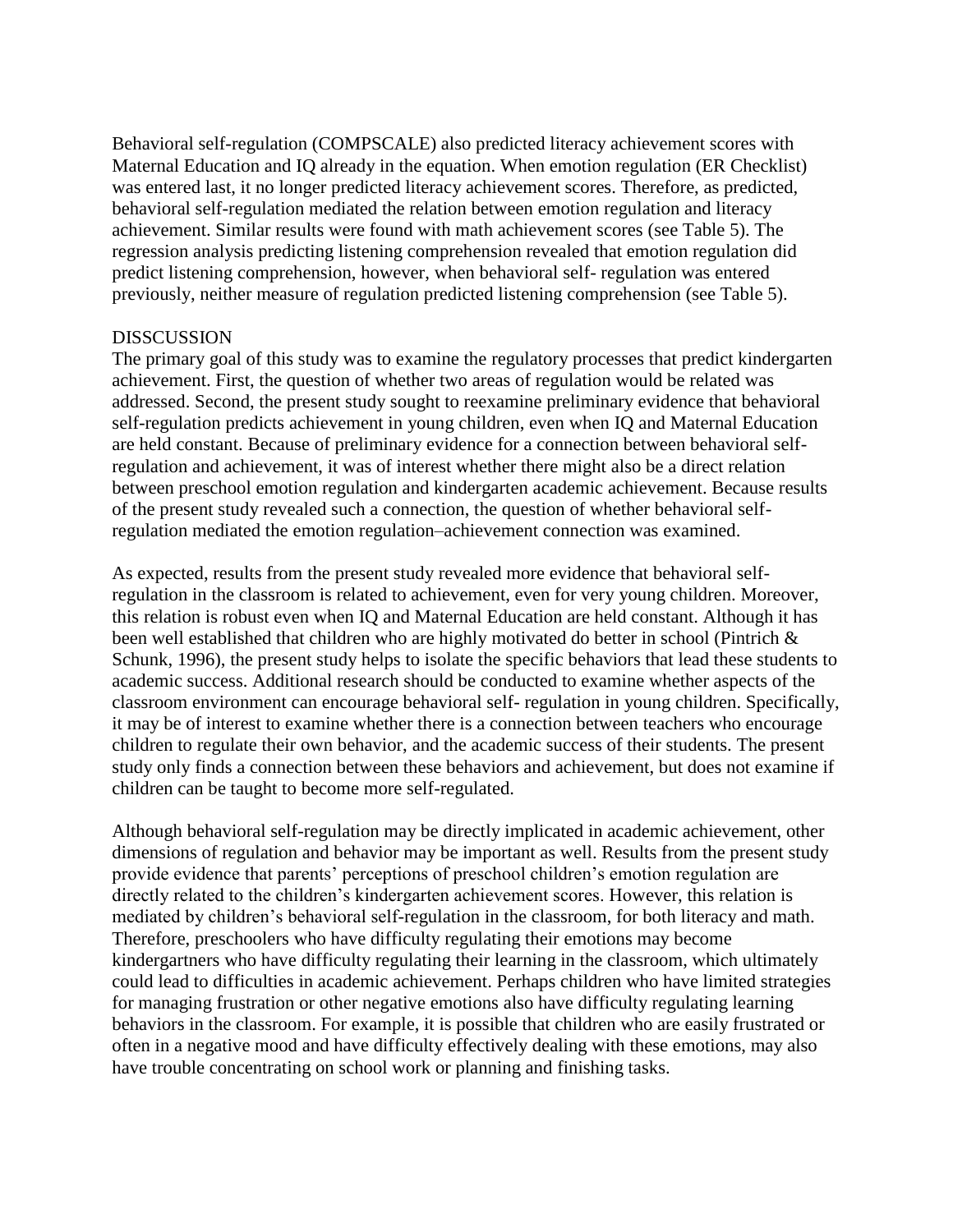The finding that the relation between emotion regulation and achievement is mediated by behavioral self-regulation in the classroom may explain why previous research that has examined the relation between emotion and achievement has found mixed results. Emotion regulation should affect children's ability to regulate their own learning. Children who have difficulty with frustration or maintaining a good mood may also have difficulty focusing their attention, planning and finishing tasks, and regulating other achievement related behaviors. Interestingly, both measures of regulation predicted listening comprehension. This subtest may be more sensitive to the specific types of regulation measured by the Emotion Regulation Checklist. The children's scores on the listening comprehension subtest may be affected by behavioral selfregulation, such as an ability to focus attention and finish tasks, but also directly affected by children's ability to maintain a positive mood and regulate their frustration. This may be because this subtest is longer and may be more effortful. The

results from all three areas of achievement suggest that young children who show early signs of difficulty with emotion regulation may be at-risk for academic achievement problems as early as school entry.

Although parent ratings of children's emotion regulation were related to their academic achievement scores, children's frustration in the laboratory was not. This may be due to the fact that the laboratory task measured children's reactivity to a frustrating situation. The parent ratings of emotion regulation were a more global measure of children's emotion regulation. The children's frustration in the lab was moderately correlated with parent ratings of emotion regulation, suggesting that this tendency to become frustrated was only one aspect of regulation that parents were reporting. The fact that parent ratings predicted achievement and the lab measure did not, may be due to the fact that the lab measure only examined how the child dealt with one type of potentially frustrating situation. It may be that some children who did not react negatively to the lab task are frustrated by other types of challenging tasks. Their parents have had the opportunity to observe their behavior in many different situations, and are more likely to realize their typical level of frustration in many different potentially frustrating situations. Indeed, parent ratings on the one item from the Emotion Regulation Checklist that measures frustration were related to all types of achievement.

Perhaps one of the most important findings from the data presented here is that there appears to be a relation between several different types of regulation. The results of the present study are consistent with the argument that emotion regulation and behavioral self- regulation are related, and that some children who have difficulty at home with regulation have difficulty in both a lab task and the school environment as well. Blair (2002) offers several explanations as to why children with deficits in emotion regulation are at risk for problems with school performance. When children are making an effort to regulate emotion they are not able to simultaneously engage in effortful behavioral and cognitive self-regulation, such as planning and problemsolving. Children who have difficulty with regulating emotion may also have a tendency to withdraw in response to anxious situations and this interferes with their ability to engage in learning in the classroom. In addition, children who tend to become easily frustrated or have difficulty regulating emotion have had less practice than other children with other regulatory behaviors like planning and problem-solving, and these skills are under-used and underdeveloped (Blair, 2002). Future research should continue to examine the role that regulation plays in school performance. One caveat of the present study is that it only examined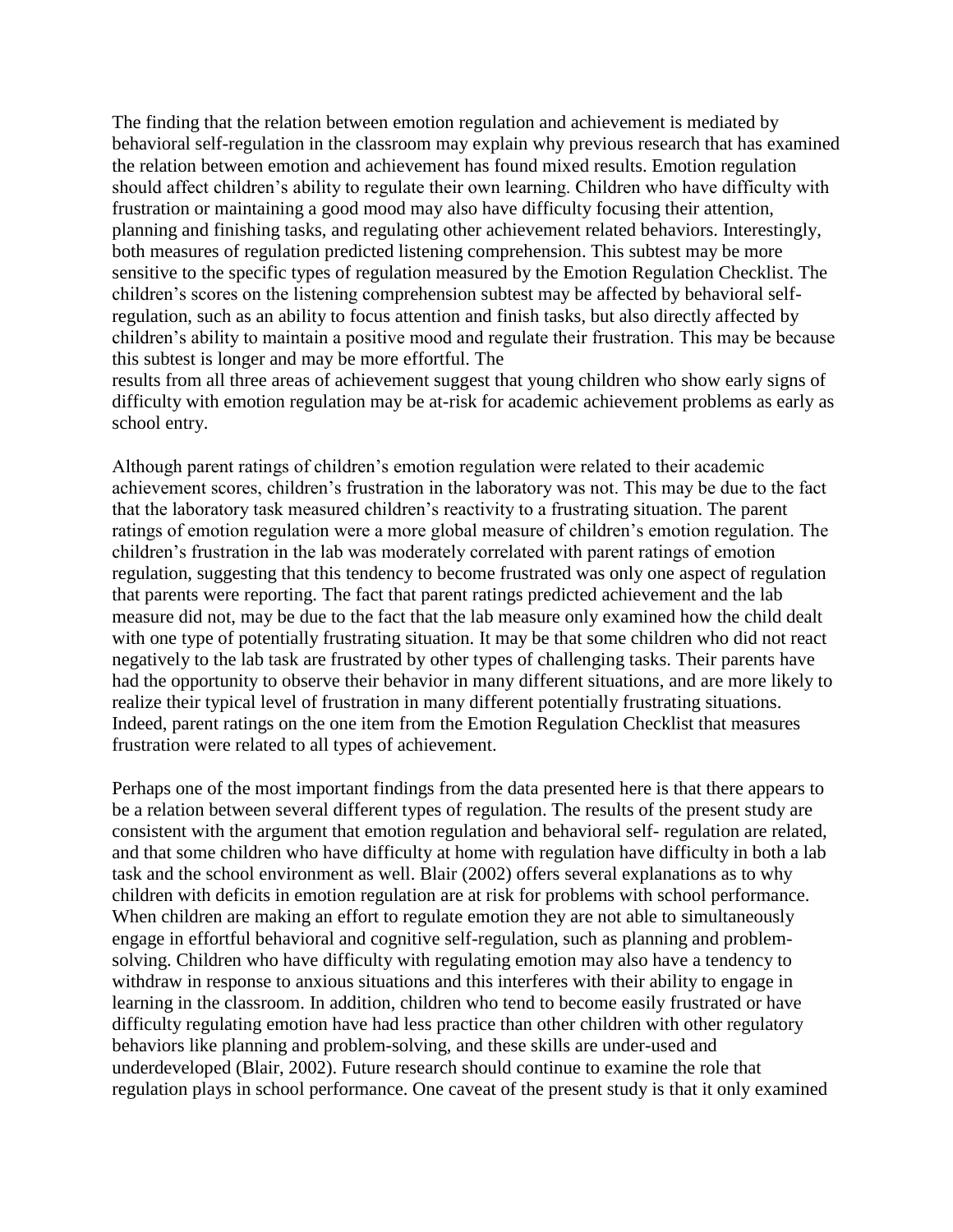academic achievement in the form of an individual achievement test. It would be of interest to examine how regulation is related to other areas of school performance, such as grades and levels of productivity.

Future research on self-regulation in children and adults should examine whether regulation is indeed a global characteristic that is likely to be consistent across domains or whether it may be domain specific in certain situations. In addition, it would be of interest to examine if the development of emotion regulation precedes the development of these self-regulated learning behaviors or if they are similar dimensions and develop simultaneously. Research with infants has found that there are individual differences in physiological regulation at a very young age (Porges et al., 1996). In addition, differences in emotion regulation also appear to be present very early (e.g., Kopp, 1989). Parents of toddlers begin to make demands that their children regulate emotions in social and home situations. In addition, many very young children are in child-care centers where there are clear demands for emotional maturity. Although children are expected to regulate emotions very early, the type of behaviors that are expected in the classroom may develop later. Again, these new regulatory skills may be due to the new demands presented by the school environment. When children enter school and there is a greater focus on achievement, the need to regulate one's own learning becomes imperative. The results of the present study suggest that both emotion regulation and behavioral self-regulation are important for school success, but some children who have difficulty regulating emotion become children who have difficulty regulating their classroom behavior, and their academic achievement is affected. The evidence is mounting that there are clear individual differences in the regulatory skills of young children, and these differences are related to their academic success in school.

# REFERENCES

- Achenbach, T. M., Edelbrock, C., & Howell, C. T. (1987). Empirically based assessment of the behavioral/emotional problems of 2- and 3- year-old children. Journal of Abnormal Child Psychology, 15, 629-650.
- Adler F., & Lange, G. (1997). Children's mastery orientations and school achievement in the elementary grades. Poster presented at the Biennial Meeting of the Society for Research in Child Development, Washington, DC.
- Alexander, K., & Entwisle, D. (1988). Achievement in the first two years of school: Patterns and processes. Monographs of the Society for Research in Child Development, 53, (2, Serial No. 218).
- Baron, R. M., & Kenny, D. A. (1986). The moderator-mediator variable distinction in social psychological research: Conceptual, strategic, and statistical considerations. Journal of Personality and Social Psychology, 51(6), 1173-1182.
- Blair, C. (2002). School Readiness. American Psychologist, 57(2), 111-127.
- Borkowski, J. G., & Thorpe, P. K. (1994). Self-Regulation and Motivation: A Life-Span Perspective on Underachievement. In D. H. Schunk & B. J. Zimmerman (Eds.), Self-Regulation of Learning and Performance (45-73). Hillsdale, NJ: Erlbaum.
- Brody, G. H. (1992). Intelligence (2nd ed.). San Diego: Academic Press.
- Bronson, M. B. (2000). Self-regulation in early childhood: Nature and Nurture. New York, NY: The Guilford Press.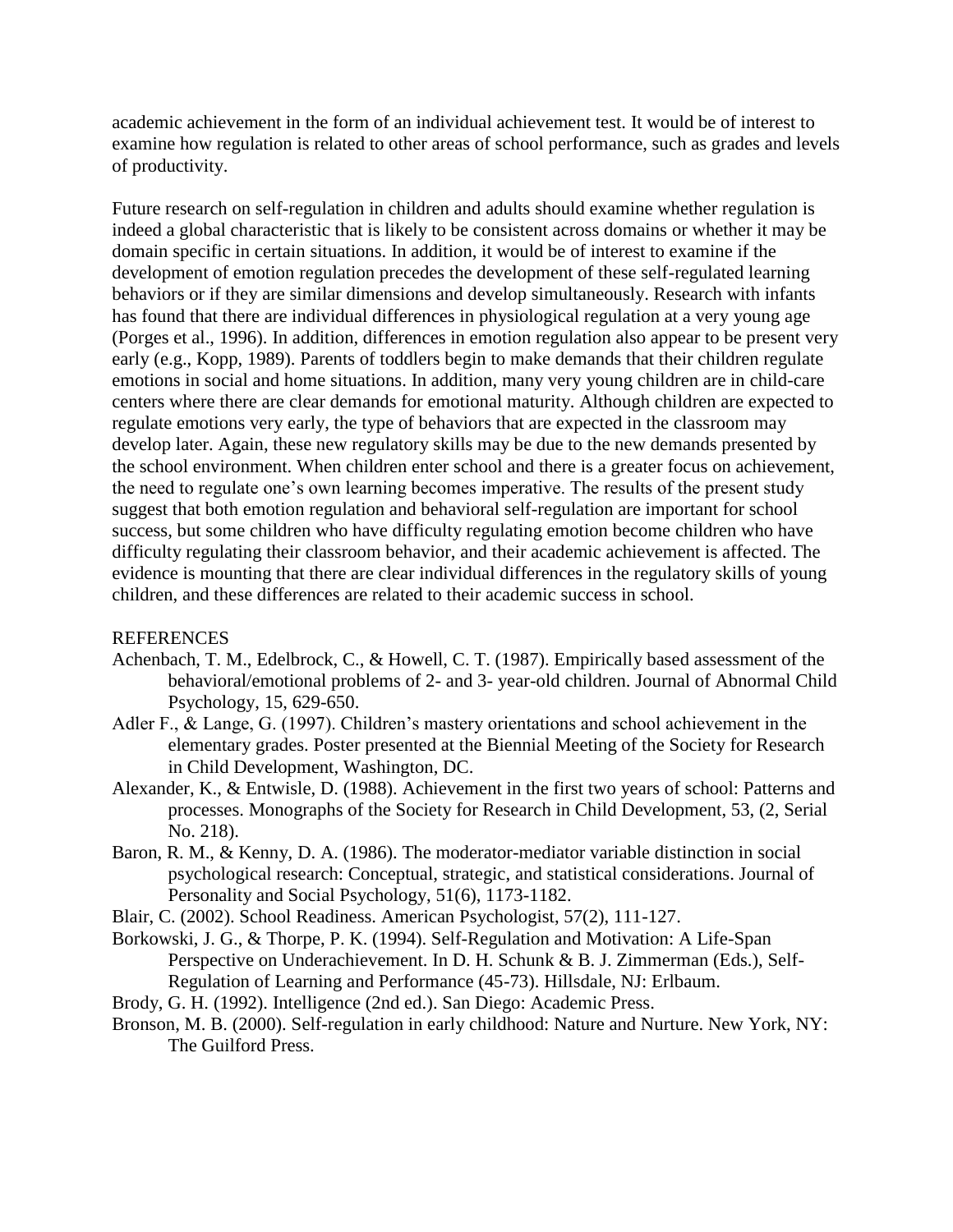- Calkins, S. D., & Fox, N. A. (in press). Self-regulatory processes in early personality development: A multilevel approach to the study of childhood social withdrawal and aggression. Development and Psychopathology.
- Cicchetti, D., Ganiban, J., & Barnett, D. (1991). Contributions from the study of high-risk populations to understanding the development of emotional regulation. In J. Garber  $\& K$ . A. Dodge (Eds.). The development of emotion regulation and dysregulation (pp. 69-88). Cambridge: Cambridge University Press.
- Eisenberg, N., & Fabes, R. A. (1992). Emotion, regulation, and the development of social competence. In M. S. Clark, (Ed)., Emotion and Social Behavior. Review of Personality and Social Psychology, (pp. 119-150). Thousand Oaks, CA: Sage Publications, Inc.
- Eisenberg, N., Fabes, R. A., Shephard, S. A., Murphy, B. C., Guthrie, I. K., Jones, S., Freidman, J., Poulin, R., & Maszk, P. (1997). Contemporaneous and longitudinal prediction of children's social functioning from regulation and emotionality. Child Development, 68, 642-664.
- Entwisle, D. R., & Hayduk, L. A. (1988). Lasting effects of elementary school. Sociology of Education, 61(3), 147-159.
- Goldsmith, H. H., & Reilly, J. (1993). Laboratory Assessment of Temperament—Preschool Version. University of Oregon.
- Howse, R. B., Lange, G., Farran, D., C., & Boyles, C. D. (in press). Motivation and selfregulation as predictors of reading achievement in economically disadvantaged young children. Journal of Experimental Education.
- Kopp, C. (1982). Antecedents of self-regulation: A developmental perspective. Developmental Psychology, 18, 199-214.
- Kopp, C. (1989). Regulation of distress and negative emotions: A developmental view. Developmental Psychology, 25, 243-254.
- Kuhl, J., & Kraska, K. (1989). Self-regulation and metamotivation: Computational mechanisms, development, assessment. In R. Knafer, P. L. Ackerman, R. Cudek (Eds.), Abilities Motivation and Methodology (pp. 343-374). Hillsdale, NJ: Erlbaum.
- Kuhl, J., & Kraska, K. (1993). Self-regulation: Psychometric properties of a computer-aided instrument. German Journal of Psychology, 17(1), 11-24.
- Martin, R. P., Drew, K. D., Gaddis, L. R., & Moseley, M. (1988). Prediction of elementary school achievement from preschool temperament: Three studies. School Psychology Review, 17(1), 125-137.
- Martin, R. P., Nagle, R., & Paget, K. (1983). Relationships between temperament and classroom behavior, teacher attitudes, and academic achievement. Journal of Psychoeducational Assessment, 1, 377-386.
- Meichenbaum, D. (1984). Teaching thinking: A cognitive behavioral perspective. In J. Sigal, S. Chipman, & R. Glaser (Eds.), Thinking and Learning Skills (Vol. 2). Hillsdale, NJ: Erlbaum.
- Newman, J., Noel, A., Chen, R., & Matsopoulos, A. S. (1998). Temperament, selecting moderating variables and early reading achievement. Journal of School Psychology, 36 (2), 215-232.
- Normandeau, S., & Guay, F. (1998). Preschool behavior and first-grade school achievement: The mediational role of cognitive self-control. Journal of Educational Psychology, 90, 111- 121.